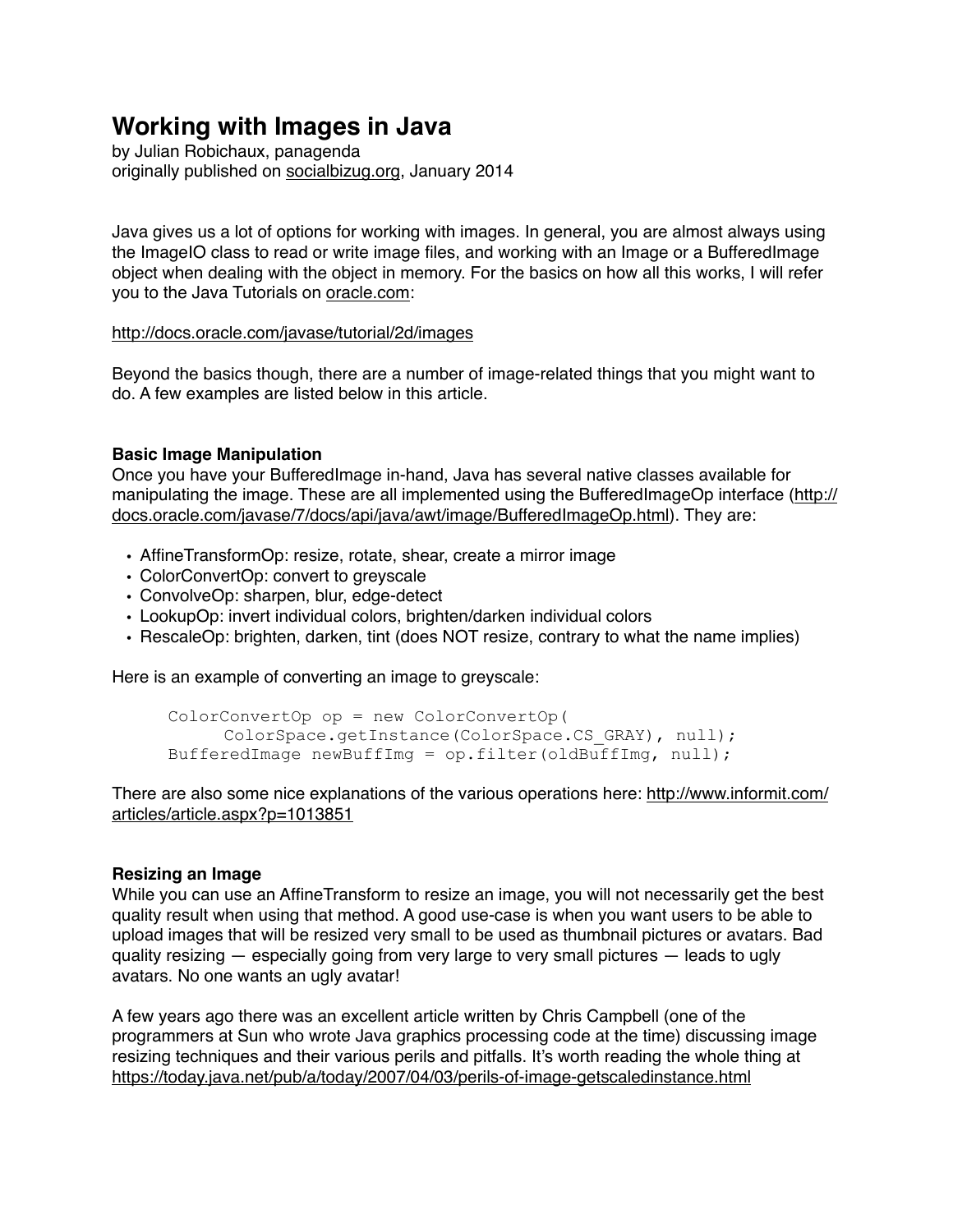The gist of the article was that it is best to enlarge or reduce an image by 50% as many times as you can when doing a resize, only using a non-50% scaling operation at the very end. This gave superior quality to resizing an image in a single operation. The resulting code looks something like this:

```
do { 
      if (w > targetWidth) { 
          w = (int) Math.max(w / 2, targetWidth);h = (int)Math.max(h / 2, targetHeight); } else { 
           w = (int) Math.min(w * 1.5, targetWidth);h = (int)Math.min(h * 1.5, targetHeight);
      } 
     BufferedImage tmp = new BufferedImage(w, h, type);
      Graphics2D g2 = tmp.createGraphics(); 
      g2.setRenderingHint(RenderingHints.KEY_INTERPOLATION, 
           RenderingHints.VALUE INTERPOLATION BICUBIC);
      g2.drawImage(ret, 0, 0, w, h, null); 
      g2.dispose(); 
     ret = tmp;} while (w != targetWidth || h != targetHeight);
```
There is also a consideration of which type of resizing algorithm to use (bicubic, nearest neighbor, etc.), but I'm not really qualified to weigh in on that discussion. A good place to start if you're interested is [http://en.wikipedia.org/wiki/Image\\_scaling](http://en.wikipedia.org/wiki/Image_scaling) . Personally the bicubic algorithm has always been good to me, especially with JPG images.

## **PDF Thumbnails**

Speaking of thumbnail images, people sometimes want to generate a thumbnail of the first page of a document. I've used the IcePDF library ([http://www.icesoft.org/java/downloads/icepdf](http://www.icesoft.org/java/downloads/icepdf-downloads.jsf)[downloads.jsf\)](http://www.icesoft.org/java/downloads/icepdf-downloads.jsf) to do this before, although there are other libraries like Apache PDFBox [\(http://](http://pdfbox.apache.org) [pdfbox.apache.org](http://pdfbox.apache.org)) that also have this functionality.

The basic code for using IcePDF to generate a thumbnail is:

```
 org.icepdf.core.pobjects.Document document = 
      new org.icepdf.core.pobjects.Document(); 
 document.setFile(filePath + fileName); 
 BufferedImage image = (BufferedImage) 
            document.getPageImage(0, 
                        GraphicsRenderingHints.SCREEN, 
                       Page.BOUNDARY CROPBOX, 0f, 1f);
File file = new File(filePath + "img " + fileName + ".png");
 ImageIO.write(image, "png", file); 
 image.flush(); 
 document.dispose();
```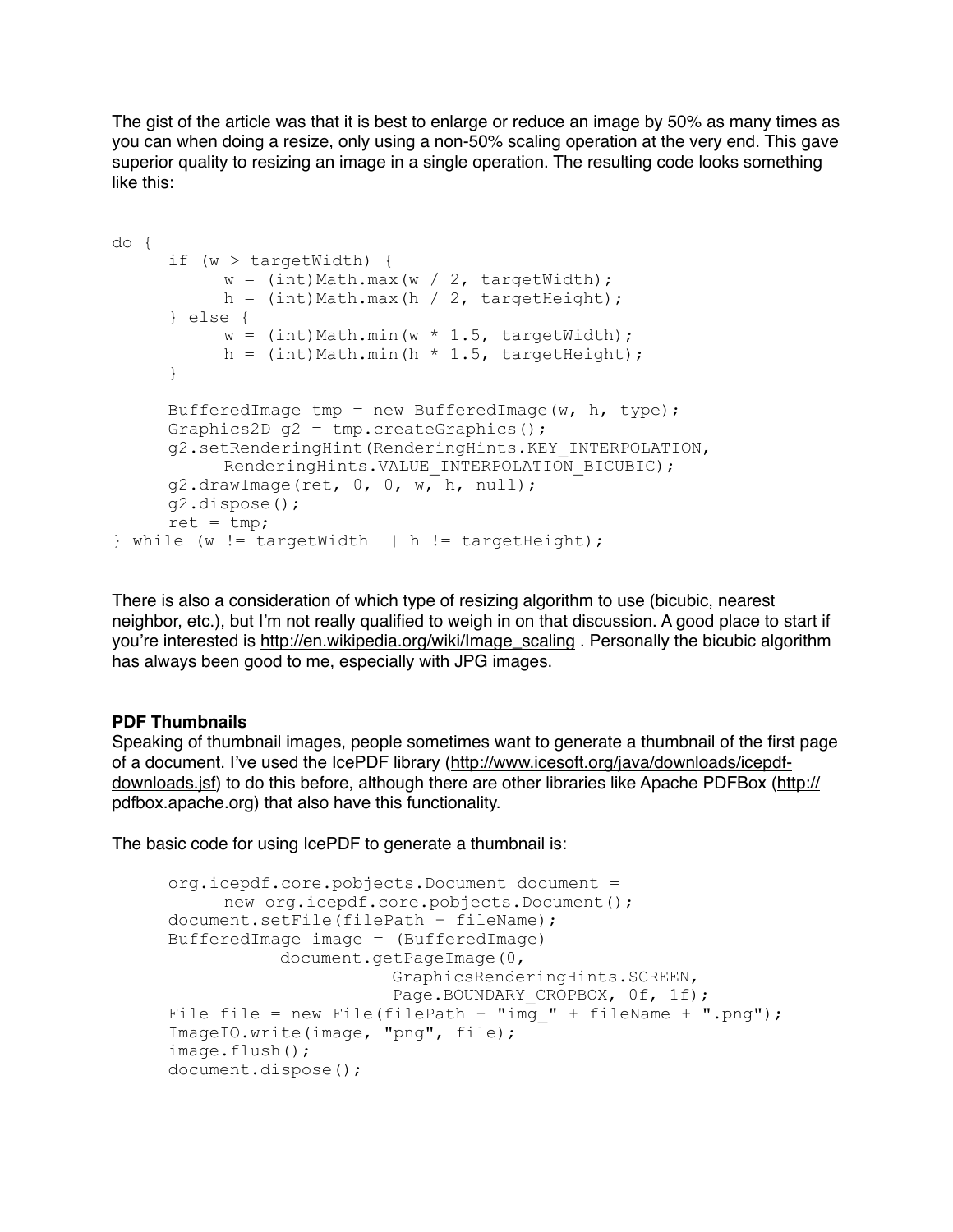There are several supporting JAR files that come with IcePDF, but I think the only one you need for PDF-to-image conversion is icepdf-core.jar. That's the only one I used anyway. If you are starting with a Word/Excel/Powerpoint type file you can use Apache POI (<http://poi.apache.org>) to convert the document to a PDF first (please search Google for examples).

#### **Extracting EXIF Data**

If you are starting with a JPG file that a user uploaded from a cellphone, it is sometimes useful to extract the EXIF data from the image in order to determine the time/date of the picture, or possibly even the GPS coordinates. A nice library for doing that is metadata-extractor [\(https://](https://drewnoakes.com/code/exif) [drewnoakes.com/code/exif](https://drewnoakes.com/code/exif)).

You can read the metadata with code like this:

```
File jpegFile = new File("myImage.jpg");
Metadata metadata = ImageMetadataReader.readMetadata(jpegFile);
for (Directory directory : metadata.getDirectories()) { 
     for (Tag tag : directory.getTags()) { 
         System.out.println(tag); 
     } 
}
```
See also: <https://code.google.com/p/metadata-extractor/wiki/FAQ>

Keep in mind that users can disable GPS data on pictures, and that image manipulation programs often strip EXIF data from pictures too. However, if your users are well-trained and you want to give them an easy way to map locations with photos (like at a construction site or a facility visit), this might be a good answer for you.

## **Barcodes and QRCodes**

Another fun (or at least useful) thing to do is to generate barcodes and QRCodes. A good library to use for this purpose is zxing [\(https://github.com/zxing/zxing\)](https://github.com/zxing/zxing). This library is small, mature, and has support for many different barcode types. Here is an example of creating a Code 128 barcode and a QRCode using zxing:

```
 // barcode 
int width = 200;
int height = 40;Code128Writer barcodeWriter = new Code128Writer();
 BitMatrix barbits = barcodeWriter.encode("I am a barcode", 
     BarcodeFormat.CODE 128, width, height, null);
 FileOutputStream barcodeOut = new FileOutputStream(
     new File("c:\\temp\\testBarcode.png"));
 MatrixToImageWriter.writeToStream(barbits, "png", barcodeOut); 
 barcodeOut.close(); 
 // QRCode (make sure you force ISO-8859-1 encoding)
height = width; String qrstring = "I am a QRCode"; 
String charset = "ISO-8859-1";
```